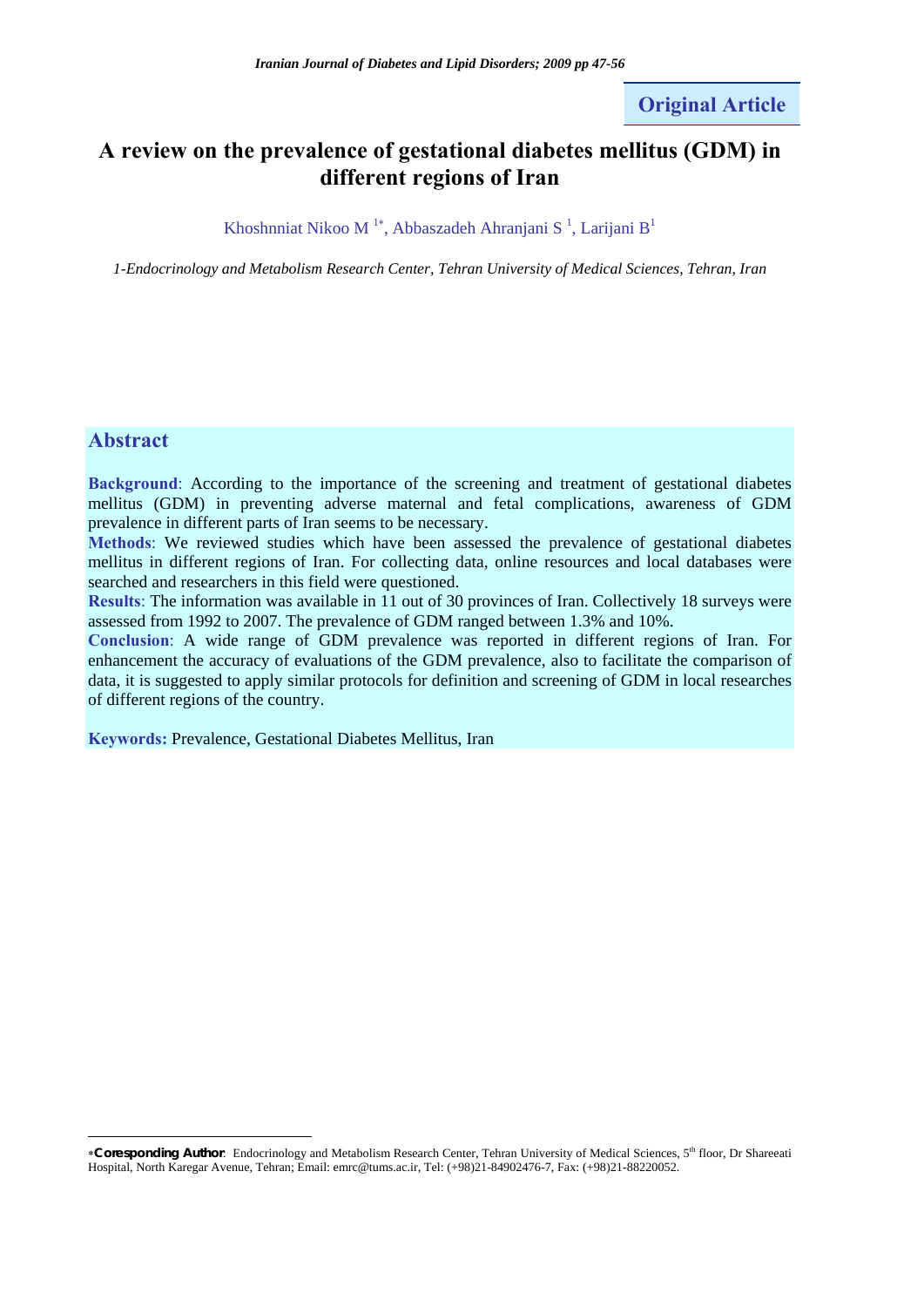### **Introduction**

Gestational diabetes mellitus (GDM) is defined as impaired glucose tolerance which recognized or begun for the first time during the pregnancy [1]. GDM is the most prevalent disease during the pregnancy and approximately occurs in 2-5 % of all pregnancies [2]. Its prevalence ranges from 1-14% in different countries [3]. The least prevalence has been reported from Singapore and Tanzania  $\left( \langle 1\% \rangle \right)$  and the most in Pima Indians which was more than 14 %. [2]. The prevalence in Quebec (Canada) was 12.8% [4], in north east of Turkey was 1.23 % [5], in Japan was 2.9 % [6] and in China was 2.31 % [7]. The diversity in the prevalence of GDM in different countries are resulted from differences in ethnicity and race of population and also the methods and cut off points which are used in screening and diagnosis [8, 9]. Gestational diabetes mellitus leads to increase incidence of postpartum diabetes in mother and some adverse maternal and fetal ramifications during the pregnancy and the postpartum period [10-15]. It may be possible to prevent many maternal and fetal complications by strategies such as timely screening methods and managing blood glucose in afflicted pregnant women. There are two methods for GDM screening: Universal and Selective. American Diabetes Association and the Society of Obstetricians and Gynecologists of Canada suggest the selective screening method [16, 17]; however, some other studies suggest the Universal method with regards to reducing the cost of diabetes complications [18].

According to the importance of the screening and treatment of gestational diabetes mellitus (GDM) in preventing adverse maternal and fetal complications, awareness of GDM prevalence in different parts of Iran seems to be necessary.

 For detecting the ethnical and racial differences in incidence and prevalence of GDM in different regions and recognizing theprovinceswhichneedsmore consideration in this field and planning thorough strategies for screening and diagnosis, the studies from different regions of Iran should be evaluated. Because of diversity in the reported GDM prevalence from different studies, it seems necessary to pay more attention to the methodology of studies and design the same protocols.

Accordingly, the aim of the present study was to review epidemiological studies on GDM prevalence in different regions of Iran.

#### **Methods**

For collecting data, online resources and local databases were searched and researchers in this field were questioned. These resources were: Scopus, Pubmed, Irandoc, Iranmedex, SID, dissertations and articles. The key words according to MESH were gestational diabetes AND prevalence AND Iran. We applied the articles which were published in Persian or English languages and used the Persian dissertations which had reasonable quality regarding the population size, study design, screening and diagnosis methods.

Inclusion Criteria were descriptive, cross sectional studies which were done between 1992-2007 with at lease 100 participants and assessed the prevalence of GDM in women with 20 to 28 weeks gestational age from different provinces, had used of GCT (Glucose Challenge Test) screening test with cut off points of blood glucose  $≥130,135$  or 140 mg/dl. Also, they had been applied oral glucose tolerance test with 100 gram or 75 gram glucose with Carpenter and Coustan or NDDG Criteria. There was no limitation on the style of screening and all surveys which have performed selective or universal screenings were included.

Collectively, 18 studies and dissertations were found between 1992 and 2007 [19- 36]. Six studies were done in Tehran which five were from urban areas [19-23] and one was done in suburbs of Tehran [24]. Twelve other surveys were done in other different provinces. Four dissertations were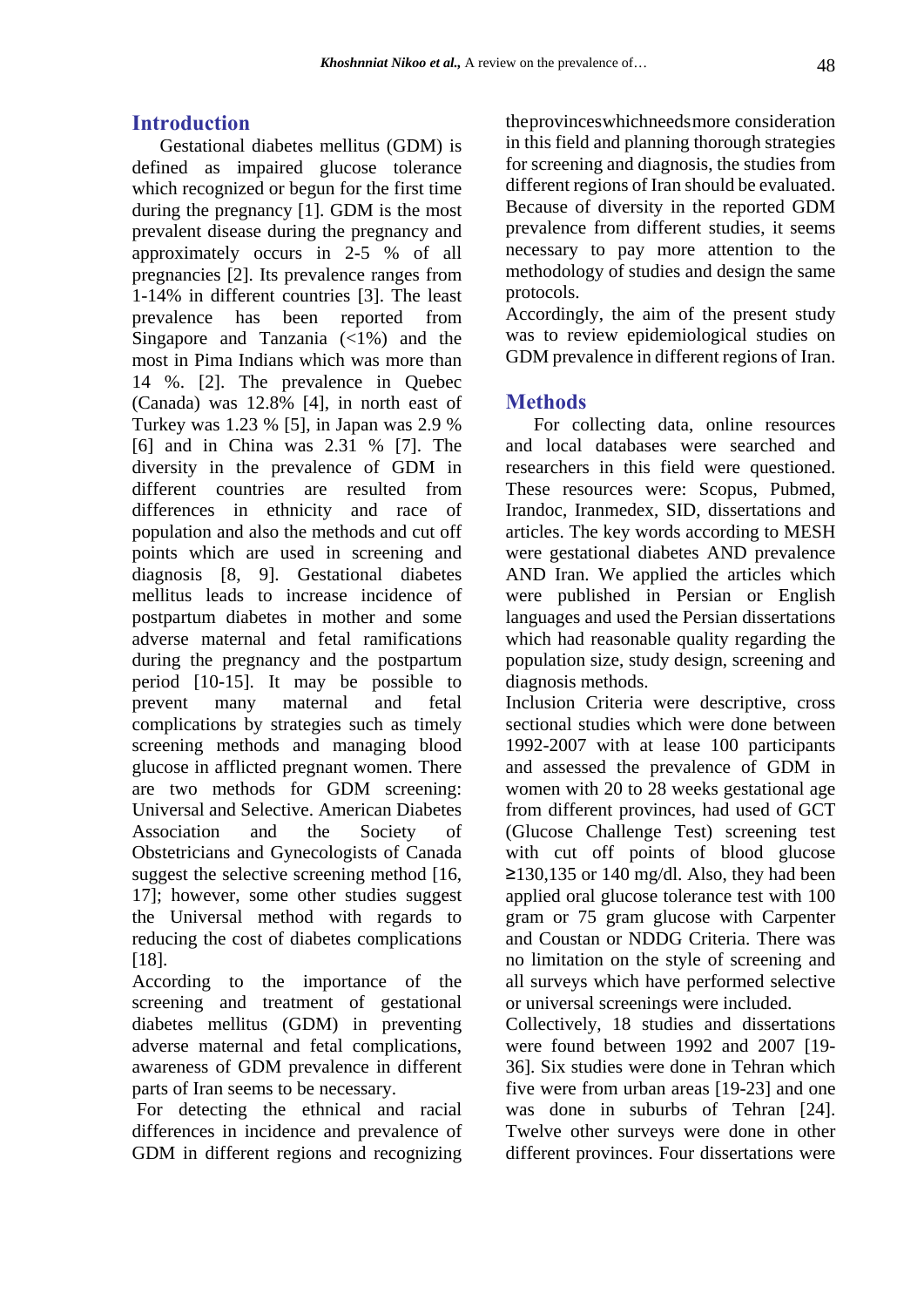excluded out of these 18 studies because of didn't apply GCT and OGTT tests [28, 32, 33, 36].

The limitation of this article was inability of comparing the results of studies due to applying different screening and diagnostic methods, unequal sample size, and diversity of participant gestational ages. The accepted screening and diagnostic methods were GCT 50g1h and OGTT 100g3h. The time of screening was different in selected studies, but all except one was between 24- 28 weeks of gestational age. In addition, the cut off points for screening and diagnosis were different. The cut off point for positive GCT were serum glucose  $\geq$  130 or 135 or 140 mg/dl and positive OGTT were defined as using Carpenter and Coustan criteria or National Diabetes Data Group (NDDG) criteria [17].

## **Results**

Except one study in Tehran, in which the women were screened in 20-28 weeks of gestational age, participants of other studies were evaluated in 24-28 weeks [19, 24]. The study design in majority was cross sectional or descriptive. All applied the universal screening except two studies: Kashi et al. in Sari used selective screening test in women with at least one risk factor for gestational diabetes, And Kashanizadeh et al. in Tehran was selectively screened the 24-28 weeks pregnant women who had no risk factor for GDM (age>25, being overweight before pregnancy, family history of diabetes, personal history of GDM, macrosomic newborn in previous pregnancies, intrauterine death, polycystic ovary syndrome and polyhydramnios were defined as risk factors for GDM) [22, 25]. In most of studies, the screening test was GCT 50g1h and the cut off points were  $\geq$ 140 or 130. Just in Babol, it was targeted at greater than 135 [25]. Among studies, four dissertations were excluded. These dissertations were done in Kerman,

Shahrud, Yazd and Kermanshah, and they didn't apply GCT and OGTT test [28, 32, 33, 36]. Almost all studies performed OGTT by 100 gram glucose and using Carpenter & Coustan or NDDG criteria, however, Kamali et al. used OGTT by 75 gram glucose and the ADA diagnostic criteria [11, 23]. Three studies – Atashzadeh in Tehran, Garshasbi in Tehran and Hadaegh in Bandarabbas – had been used Merck Glucose for screening tests [19, 20, 30].

There were various exclusion criteria in reviewed studies which are as following: presence of mental disorders [19], history of taking medications which interact with glucose metabolism such as corticosteroids [19,29,30,35], presence of lipodystrophy and ataxia-telangectasia, malnutrition [19], chronic liver diseases [30,35], thyroid diseases [29,30], history of medical and systemic disease [23,29], hypertension [30], connective tissue disorders [30,35] multiparity and abortion , pregnancy complications which necessitate urgent termination [27], and history of overt diabetes before pregnancy [19,20,21,23,26,27,30,31,34,35]. The latter was frequent exclusion criterion in almost all studies. The prevalence of positive GCT has been assessed in ten out of 14 reviewed studies in addition to the GDM prevalence [20,22,24,25,26,29,30,31,34,35] (Table-1). Kashanizadeh et al. in Tehran evaluated GDM in 246 pregnant women without any risk factors for GDM and they exclusion criteria were: age  $\geq$  25 years, over-weight before pregnancy, macrosomia, polycystic ovary syndrome, polyhydramnios, intrauterine death, family history of diabetes and previous history of GDM. In aforementioned study, researcher assessed pregnant women at 24-28 weeks by using GCT. Fifty Out of 246 participants from 2001 to 2004 (20.3%) had positive GCT and in overall the prevalence of GDM were 4.4 % [22].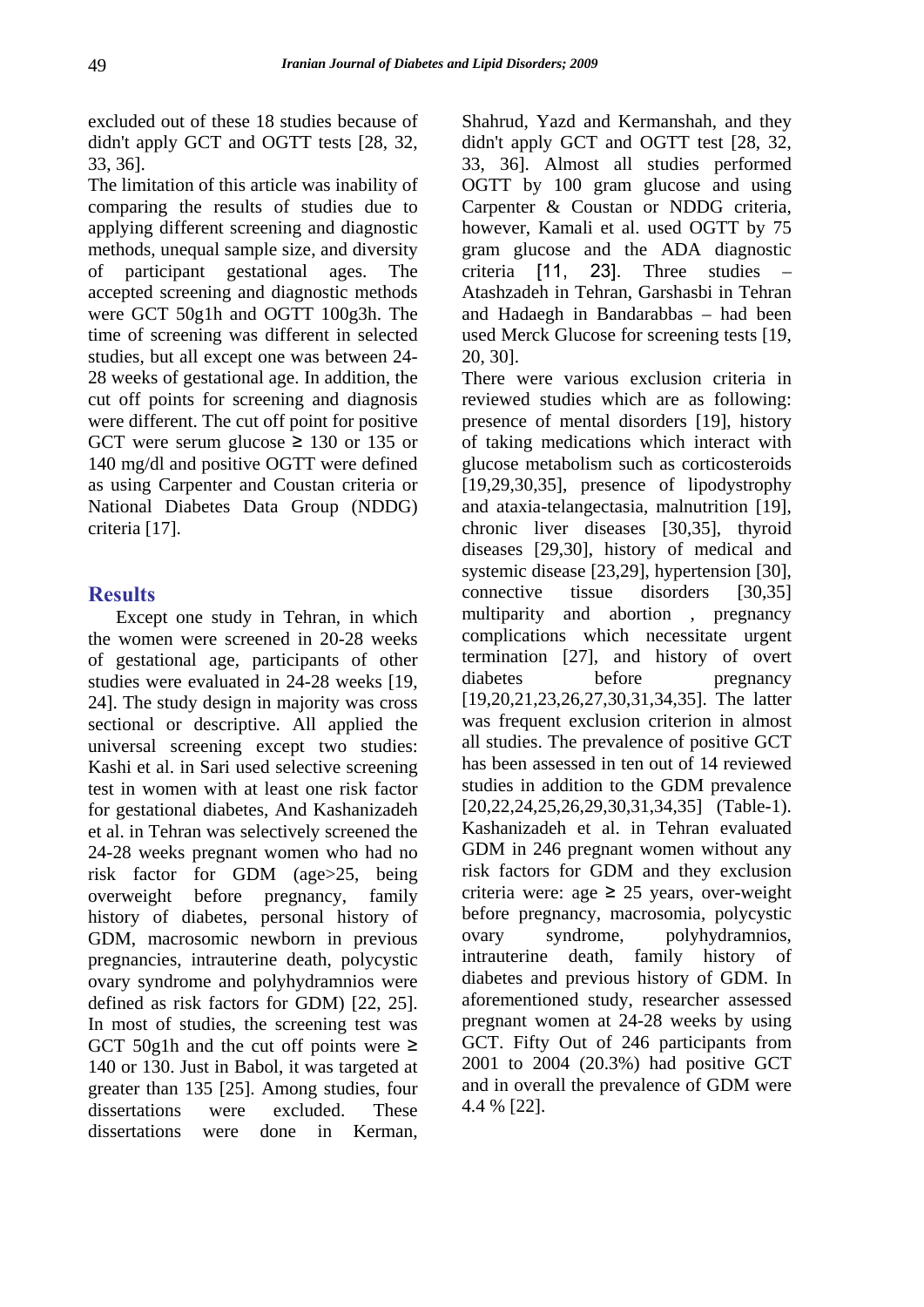| Province       | <b>City</b><br>(reference)                           | Gestational<br>age (weeks) | Screening<br><b>Type</b>         | Screenin<br>g<br>Method | $GCT$ <sup>1</sup><br>Criteria         | <b>Diagnostic</b><br><b>Method</b> | OGTT <sup>2</sup> Criteria               | <b>Prevalence of</b><br>GCT $% (n)$ | <b>Prevalence</b><br>of GDM $3\%$ | <b>Study</b><br>Year |
|----------------|------------------------------------------------------|----------------------------|----------------------------------|-------------------------|----------------------------------------|------------------------------------|------------------------------------------|-------------------------------------|-----------------------------------|----------------------|
| Tehran         | Tehran [19]                                          | 26                         | universal                        | 50g1h                   | $\geq 130$                             | 100g3h                             | Carpenter & Coustan $4$                  | ---------                           | 4.8                               | $2000 - 2001$        |
|                | Tehran $[20]$ <sup>†</sup>                           | 24-28                      | universal                        | 50g1h                   | $\geq 130$                             | 100g3h                             | Carpenter & Coustan<br>NDDG <sup>5</sup> | (377/1200)                          | 6.9<br>3.6                        | 2001-2002            |
|                | Tehran [21]                                          | 24-28                      | universal                        | 50g1h                   | $\geq 130$                             | 100g3h                             | Carpenter & Coustan                      |                                     | 4.7                               | 1992-1994            |
|                | Tehran [22]                                          | 24-28                      | Without any<br>risk factor       | 50g1h                   | >140                                   | 100g3h                             | Carpenter & Coustan                      | (50/246)                            | 4.4                               | 2001-2004            |
|                | Tehran [23]                                          | 24-28                      | universal                        | 75g2h                   | ---------                              | 75g2h                              | FBS≥95 1h≥180<br>$2h \ge 155$            | ---------                           | 2.9                               | 2001-2002            |
|                | Tehran<br>Villages [24]                              | 20-28                      | universal                        | 50g1h                   | $\geq 140$                             | 100g3h                             | <b>NDDG</b>                              | 12.9                                | 2.3                               | -----------          |
| Mazandaran     | Sari [26]                                            | 24-28                      | with at least<br>one risk factor | 50g1h                   | $\geq 130$                             | 100g3h                             | Carpenter & Coustan                      | 32.5                                | 10                                | -----------          |
|                | <b>Babol</b> [25]                                    | 24-28                      | universal                        | 50g1h                   | $\geq 135$                             | 100g3h                             | Carpenter & Coustan                      | 11                                  | 4.7                               | 2002-2003            |
| Semnan         | Shahrud [27]<br>Shahrud <sup>[28]</sup>              | 24-28<br>--------          | universal<br>--------            | 50g1h<br>---------      | $\geq 130$<br>---------                | 100g3h<br>----------               | Carpenter & Coustan<br>---------         | --------<br>---------               | 4.8<br>1.64                       | 1999-2000<br>2003    |
| <b>Ardabil</b> | Ardabil [29]                                         | 24-28                      | universal                        | 50g1h                   | $\geq 140$                             | 100g3h                             | <b>NDDG</b>                              | 10.6                                | 1.3                               | 2003                 |
| Hormozghan     | <b>Bandarabbas</b><br>$\left[30\right]$ <sup>t</sup> | 24-28                      | universal                        | 50g1h                   | $\geq 130$                             | 100g3h                             | Carpenter & Coustan                      | 31.6                                | 8.9                               | 2002-2003            |
|                |                                                      |                            |                                  |                         |                                        |                                    | <b>NDDG</b>                              |                                     | 6.3                               |                      |
| Kerman         | Kerman $[36]$ <sup>*</sup>                           | --------                   |                                  |                         |                                        |                                    |                                          |                                     | 90.8                              | 1997-1998            |
| <b>Bushehr</b> | Bushehr [31]                                         | 24-28                      | universal                        | 50g1h                   | $\geq 140$                             | 100g3h                             |                                          | 6.9                                 | 1.75                              | 1998-2000            |
| Yazd           | Yazd [32] *                                          | $3rd$ trimester            | ---------                        | FBS,2hp<br>pBS          | FBS>105,2<br>hpp $>120$                | $- - - - - -$                      | ---------                                | --------                            | 3.7                               | 1995                 |
| Kermanshah     | Kermanshah<br>$[33]$                                 | 24-28                      | universal                        | 50g1h                   | FBS>95(2)<br>times) -<br>$GCT \ge 140$ | ------                             | ----------                               | 0.7                                 | ------                            | 2002-2003            |
| Lorestan       | Khorramabad<br>$[34]$                                | 24-28                      | universal                        | 50g1h                   | $\geq 140$                             | 100g3h                             | <b>NDDG</b>                              | (11/102)                            | 6.86                              | 2003                 |
| Isfahan        | Isfahan [35]                                         | 24-28                      | universal                        | 50g1h                   | $\geq 130$                             | 100g3h                             | Carpenter & Coustan                      | 25                                  | 6.76                              | 2002-2004            |

**Table 1. Data summary of GDM prevalence studies in Iran**

1.GCT= Glucose Challenge Test , 2.OGTT= Oral Glucose Tolerance Test , 3.GDM = Gestational Diabetes Mellitus, 4.Carpenter & Coustan = FBS <sup>≥</sup> 95, 1h ≥180, 2h <sup>≥</sup>155, 3h ≥140, 5. NDDG = National Diabetes Data Group (FBS ≥105, 1h ≥190, 2h ≥165, 3h ≥145 mg/dl), Excluded due to not applying standard methods, † In these studies both diagnostic criteria (Carpenter & Coustan and NDDG) were mentioned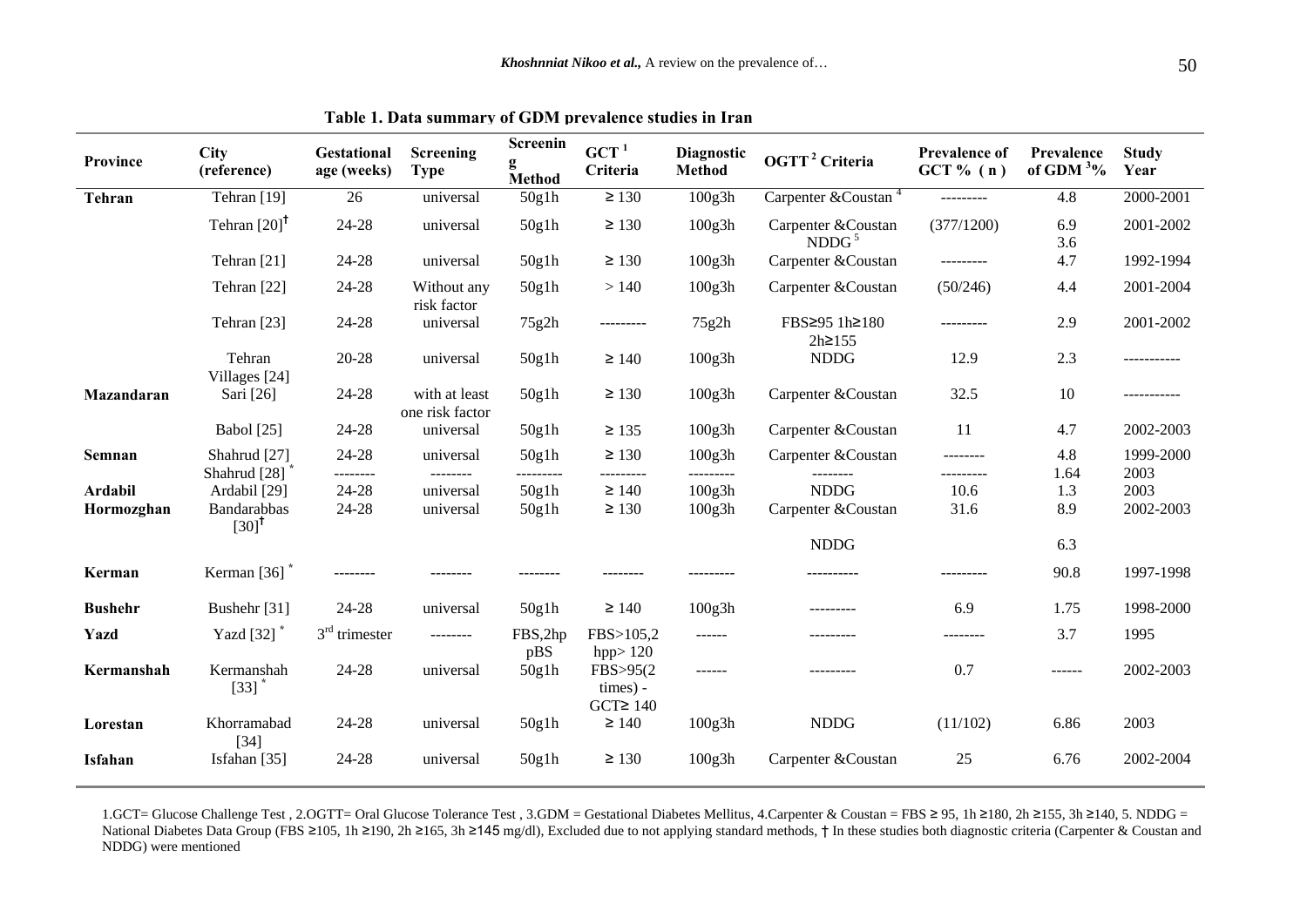Larijani et al in Tehran (1992-1994) evaluated the prevalence of GDM in young women. In this research, risk factors were defined as: age 25 years or older, belonging special ethnical groups which proved high GDM prevalence, family history of GDM, past history of GDM, macrosomia or any obstetrics complications, glycosuria and obesity. Among 2416 individuals, 1209 women were younger than 25 years old, and by applying the GCT≥130 mg/dl and Carpenter and Coustan criteria, the prevalence in young women were 2.23% and it was estimated to be 4.7% in all age groups of sample population [21]. Also, the prevalence of GDM in 2221 women at 26 weeks gestational age in Tehran by using the same screening and diagnostic criteria as Larijani study, were 4.8% (CI 95%: 3.9%-5.7%) [19]. In this study, age more than 30, history of macrosomia or any maternal abnormalities, family history of diabetes, history of abortion, multiparity (more than 5) and stillbirth were classified as risk factors. The prevalence of GDM in 450 women in another study in Tehran (2001-2002) by using OGTT with 75 gram oral glucose and ADA Criteria was 2.9 % [11, 23]. In suburbs of Tehran, 820 women at 20-28 weeks of gestational age were examined by GCT ≥140 and positive GCT was 12.9%; furthermore, the prevalence of GDM according to NDDG Criteria was 2.3% [24].

In 2001-2002, Garshasbi et al in Tehran compared Carpenter and Coustan and NDDG criteria in estimating the prevalence of GDM in 1200 pregnant women. Risk factors were obesity, glycosuria and the history of GDM and family history of diabetes mellitus. From 1200 participants, GCT with cut off point of 130 was positive in 377 women. The prevalence of GDM by Carpenter and Coustan and NDDG criteria were 6.9 % (Positive Predicted Value: 22%) and 3.6 % (Positive Predicted Value: 11.6%), respectively [20]. Furthermore, Hadaegh et al in Bandar abbas (2002-2003) investigate the prevalence of GDM in 800

women by these two methods. The prevalence of positive GCT was 31.6 % (CI 95%: 28.2%-35.2%) and the prevalence of GDM by Carpenter and Coustan and NDDG were 8.9%(CI 95%: 6.9%-11.3%) and 6.3 % (CI95%:4.7%-8.4%),respectively.However, risk factors were asfollowing: family history ofdiabetes,pastmedicalhistory of eclampsia and preeclampsia, hydramnios, abortion, stillbirth,neonataldeath,hypertension, GDM and multiparity (more than 5) [30].

In Shahrud (1999-2000) and Isfahan (2002- 2004) studies, the target groups were at 24- 28 weeks and the cut off point for GCT was 130mg/dl with using Carpenter and Coustan diagnostic criteria. Risk factors in Shahrud were defined as: age more than 30 years, family history of diabetes mellitus in at least one of the first degree relatives, obesity with BMI≥30,pasthistoryof macrosomia,fetusor neonate anomalies, stillbirth, abortion, neonatal death with unknown cause, hydramnios, hypertension, preeclampsia and glycosuria. The GDM prevalence was 4.8% in 1310 pregnant women in Shahrud. In Isfahan study, the defined risk factors were family history of diabetes mellitus in first degree relatives, age, gravidity, BMI, past history of problematic pregnancies and height. In Isfahan, the overall prevalence of GDM was 6.76 % (CI 95%: 5.27%-8.25%) [27,35]. The prevalence of positive GCT by cut off point of 140 mg/dl, and the prevalence of GDM by NDDG criteria in 601 women from Ardabil were 10.6 % and 1.3 %, respectively. The prevalence of positive GCT and GDM in 910 women from Bushehr was 6.9% and 1.75%, respectively. The history of overweight ( more than  $67.5$  kg) before pregnancy, family history of diabetes in first degree relatives, past history of macrosomia, hypertension, GDM, stillbirth or any abnormality or death after birth were defined as risk factor in Bushehr [29, 31]. There were two studies in Mazandaran province; the first one was performed in Sari which selectively examined 200 women at 24-28 weeks of gestational age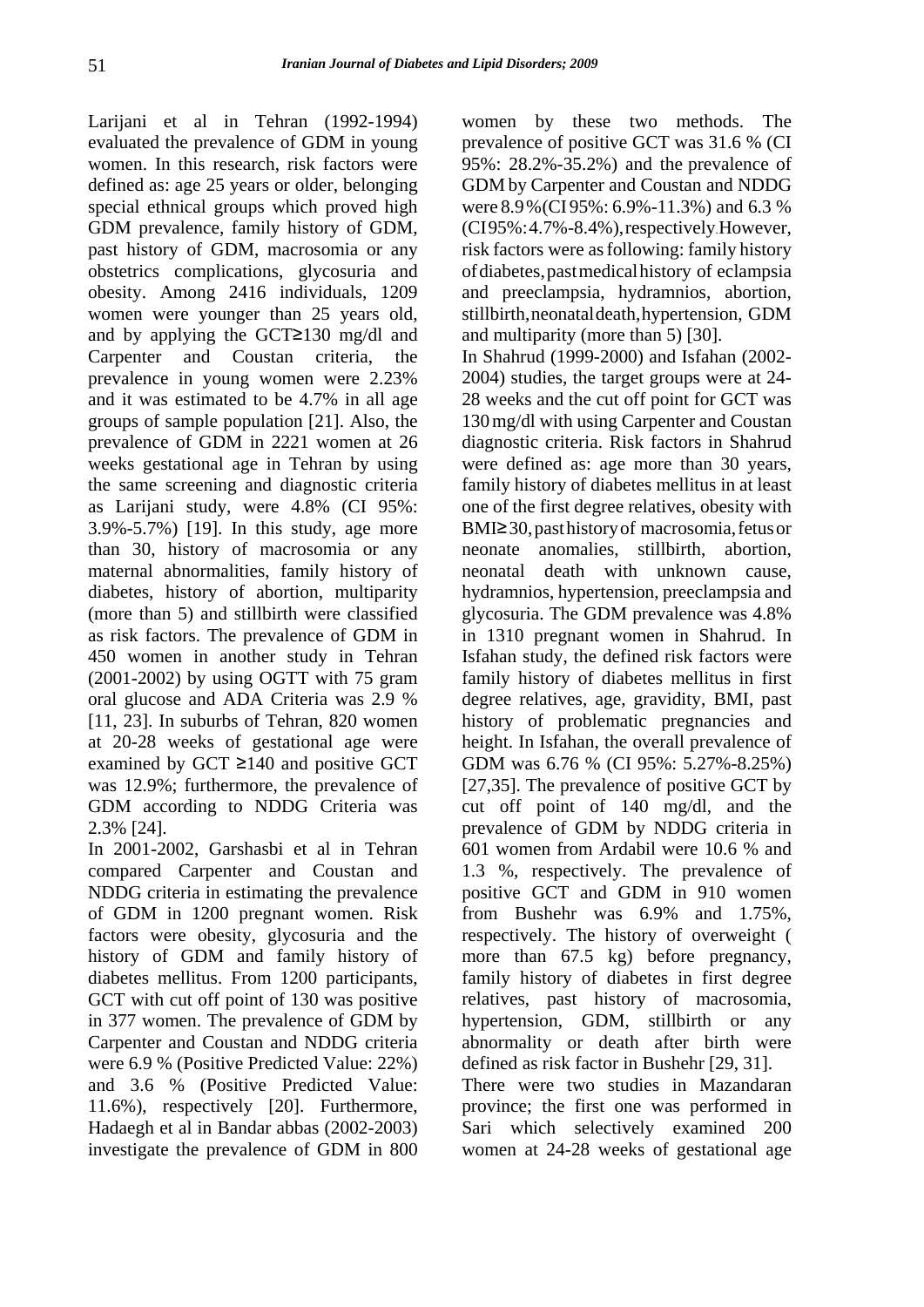who had at least one risk factor for GDM. Age  $\geq$  25 years old, past medical history such as repetitive abortion (more than 2 times), preeclampsia, GDM, macrosomia (more than 4 kg), fetal anomalies and stillbirth, BMI before pregnancy  $\geq 25$  $kg/m<sup>2</sup>$ , family history of diabetes mellitus in first relatives were mentioned as risk factors and the cut off point for GCT were 130 mg/dl or more, the diagnostic criteria were Carpenter and Coustan criteria. There were 32.5% of women with at least one risk factor had positive screening test and 10% diagnosed as GDM [26]. Another study in Mazandaran (Babol, 2002-2003) proposed risk factors as following: intrauterine fetal

death (IUFD), macrosomia, age more than 25 years old, obesity before pregnancy or within first trimester (more than 90 kg) and family history of diabetes in first relatives. Among 401 women, 11% of patients by GCT  $\geq$  135 mg/dl had positive screening test and by using Carpenter and Coustan criteria, the GDM prevalence was 4.7% [25].Among 102 pregnant women who were visited during time period of three months in one of the private clinics in 2003 in Khorram abad in Lorestan province, 11 individuals with cut off point of 140 mg/dl had positive screening test and the prevalence of GDM by NDDG criteria was reported 6.86% [34] (Figure-1).



**Figure 1 – Iran' s map of GDM prevalence** 

( ): The Reference Number , **٭** Diagnosed with Carpenter & Coustan Criteria , † Diagnosed with NDDG Criteria , ‡ Diagnosed with 75 gram Oral glucose Tolerance Test and ADA Criteria **,** # These articles due to not applying the standard methods eliminated.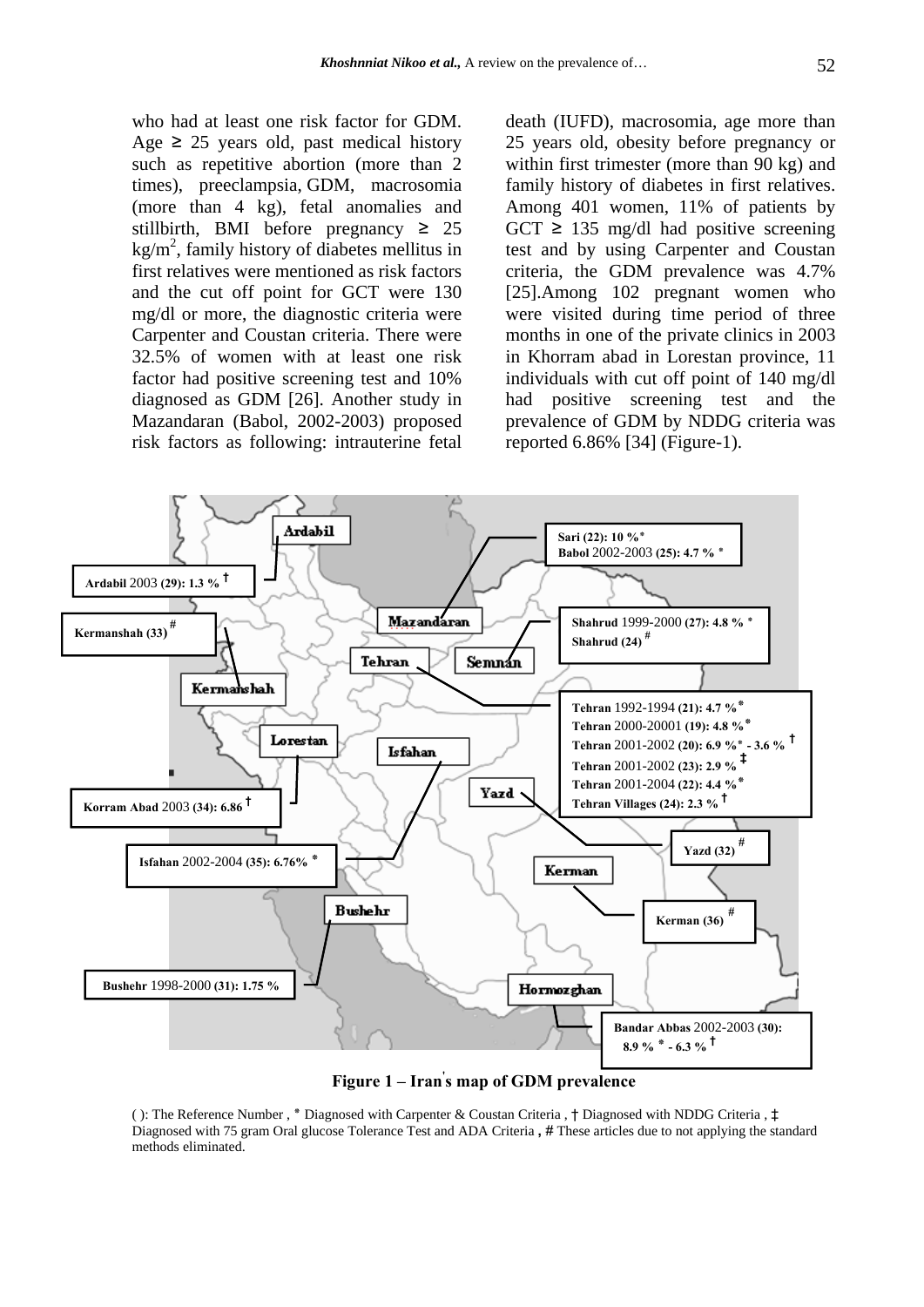# **Conclusion**

According to 14 studies from 1992- 2007, the prevalence of GDM ranged between 1.3% to 8.9% in different regions of Iran.

Recently researchers in Iran have been targeted on different aspects of GDM. For instance, increasing hypertensive disorders in GDM patients or association of some factors such as vitamin D deficiency, low Sex Hormone-Binding Globulin and high serum Leptin concentration with GDM and also about cost and effectiveness of GDM screening methods [37-41]; But, among 30 provinces in Iran, the information about prevalence of GDM was available only in 11 provinces (Tehran, Mazandaran, Semnan, Ardabil, Hormozghan, Kerman, Bushehr, Yazd, Kermanshah, Lorestan, and Isfahan). In fact, there were not precise available data on the prevalence of GDM from 19 provinces in Iran. The dissertations which were done in Yazd, Kermanshah , Kerman and one of the studies from Semnan were excluded because they didn't apply the standard screening and diagnostic methods [28,32,33,36].

It seems that ethnicity my play an important role as a determinant factor for affliction of GDM, partly describes varied reported prevalence in different regions of the world. There are some studies in other countries which reveal the effects of ethnicity and race on prevalence of GDM [8, 9], however, other factors such variegated screening methods and diagnostic criteria beside ethnicity are important factors. Dooley et al. in their study emphasized on the importance of ethnicity besides maternal age and obesity in comparing the prevalence of gestational diabetes in various populations. In their research, the risk of GDM in black and Hispanic women was higher than whites [42]. It is also

demonstrated that Asians (China, Japan, Taiwan, Korea, Vietnam, Thailand, Malaysia, and Laos residents) had more risk to have GDM in comparing with whites, even with lower BMI values. In one study, Asians and Arabic women (Iranians also are categorized in Arabic group) had abnormal GTT to extents more than Caucasians [43]. Esakoff et al. discussed different cut offs for GDM screening based on ethnicity to minimize the false positive rates and maximize the sensitivity of Glucose challenge test. In this study, the prevalence of GDM in overall was 6.3% and with regards to ethnicity, it was greater in Asians with 9.7%, then 7% in Latinas, 4.3% in African Americans, and 4.1% in whites [8]. It seems that Asians especially south central residents, are more susceptible for GDM [9, 44].

In summary, the aim of this study was reviewing studies on GDM prevalence in different parts of Iran. One of the shortcomings of this review was defect in comparing the prevalence of GDM reported in different studies due to unequal sample size, varied screening methods and diagnostic criteria. For enhancement the accuracy of prevalence estimations in different provinces and also for facilitation the comparison of findings and resulting policy makings, it is suggested to apply similar protocols for screening and diagnosis of GDM. According to variety in reported prevalence of GDM in different regions, it may be better to use universal screening in all regions of Iran to help making better decisions about screening methods in the future.

#### **Acknowledgement**

This study was supported by the Endocrinology and Metabolism Research Center, Tehran University of Medical Sciences.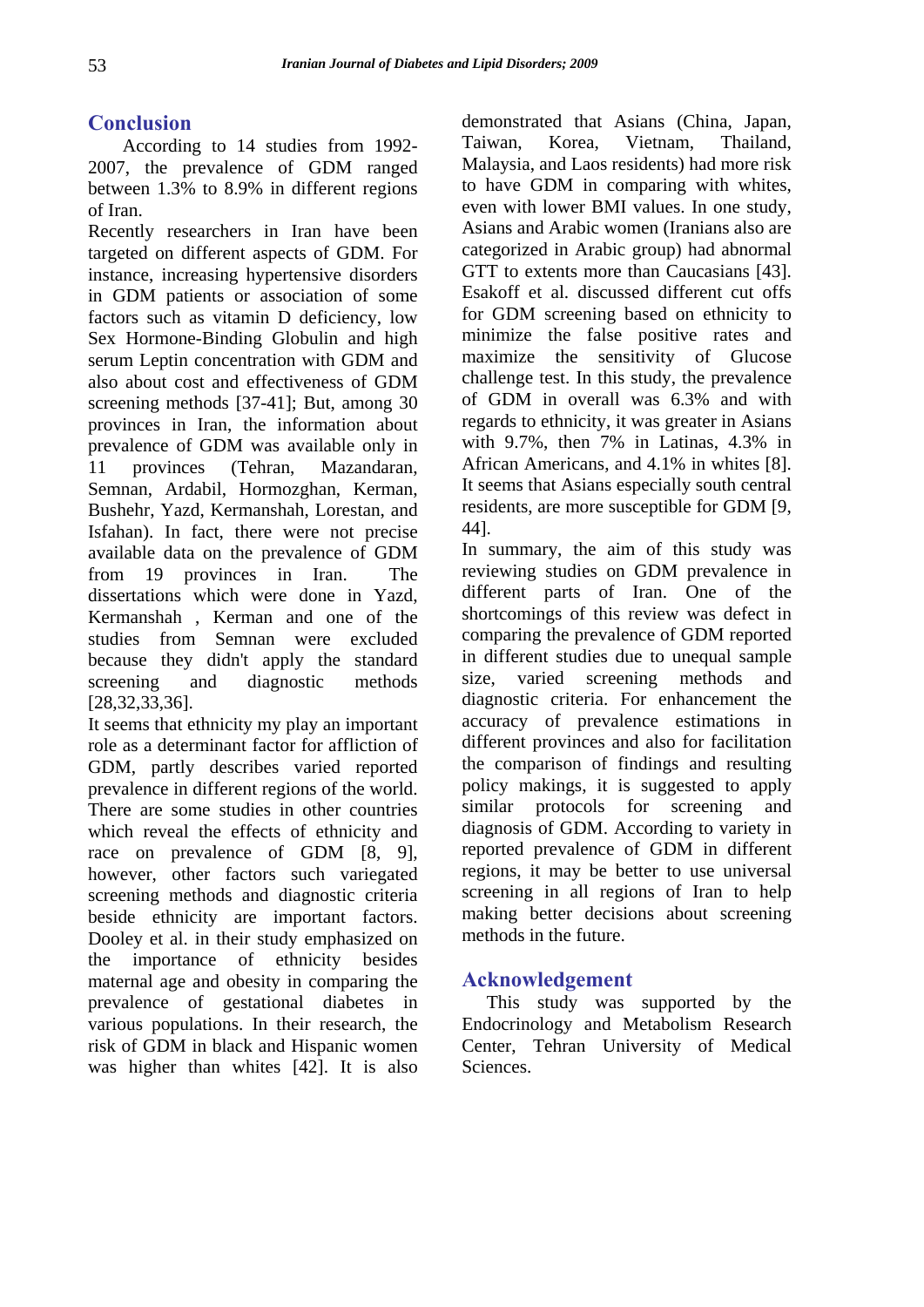## **References**

- 1- Metzger BE, Coustan DR. Summary and Recommendations of the Fourth International Workshop-Conference on Gestational Diabetes Mellitus: The organizing committee. Diabetes Care 1998; 21: B161-B167.
- 2- Larijani B, Hossein Nezhad A. Diabetes mellitus and pregnancy. Iranian Journal of Diabetes and Lipid disorders.2002; 1(1):9-22
- 3- Sweeney AT, Brown FM, Gestational diabetes mellitus. Clinics in Laboratory Medicine 2001; 21: 173-192 .
- 4- Rodrigues Sh , Robinson E , Gray-Donald K .Prevalence of gestational diabetes mellitus among James Bay Cree women in northern Quebec. Canadian Medical Association 1999; 160 (90): 1293 – 1297.
- 5- Erem C, Cihanyurdu N, Deger O, Karahan C, Can G, Telatar M. Diabetes Mellitus. Screening for gestational diabetes mellitus in northeastern Turkey (Trabzon city). European Journal of Epidemiology 2003; 18: 39-43 .
- 6- Maegawa Y, Sugiyama T, Kusaka H, Mitao M, Toyoda N. Screening tests for gestational diabetes in Japan in the 1st and 2nd trimester of pregnancy. Diabetes Res Clin Pract 2003; 62 (1): 47 -53 .
- 7- Yang X , Hsu-Hage B , Zhang H , Yu L , Dong L , Li J , et al . Gestational diabetes mellitus in women of single gravidity in Tianjin City China. Diabetes Care 2002; 25 (5): 847-51.
- 8- Esakoff TF, Cheng YW, Caughey AB. Screening for gestational diabetes: Different cut-offs for different ethnicities? Am J Obstet Gynecol 2005;  $193: 1040 - 4.$
- 9- Thorpe LE, Berger D, Ellis JA, Bettegowda VR ,Brown G, Matte T, Bassett M , Frieden TR .Trends and racial/ethnic disparities in gestational diabetes among pregnant women in

New York City,1990–2001. Am J Public Health 2005; 95(9): 1536-9.

- 10- American Diabetes Association .Standards of medical care for patients with diabetes mellitus. Diabetes Care.2003; 26 (Suppl 1): S33-S50.
- 11- American Diabetes Association. Gestational diabetes mellitus. Diabetes Care 2004; 27(Suppl 1): S88-S90.
- 12- American Diabetes Association Gestational Diabetes mellitus. Diabetes Care 2003; 26 (Suppl 1): S103-5.
- 13- U.S. Preventive Services Task Force (USPSTF) .Screening for gestational diabetes mellitus: recommendation and rational. Am Fam Physician 2003; 68 (2): 331-5.
- 14- Hossein-Nezhad A, Maghbooli Zh, Larijani B. The incidence of diabetes and abnormal glucose tolerance in women at early postpartum with previous gestational diabetes. Iranian Journal of Diabetes and Lipid disorders 2004; 4(1): 27-34.
- 15- Maghbooli Zh, Hossein-Nezhad A, Larijani B. The predictive factors for postpartum diabetes mellitus after gestational diabetes. Iranian Journal of Diabetes and Lipid disorders 2004; 4(4): 27-36.
- 16- American Diabetes Association (ADA) .Standards of medical care in diabetes, Detection and diagnosis of GDM. Diabetes Care 2007; 30 (Suppl 1): S7.
- 17- Berger H, Crane J, Farine D. SOGC Clinical practice guidelines. Screening for gestational diabetes mellitus. J Obstet Gynecol Can 2002; 121: 1-10.
- 18- Larijani B, Hossein-Nezhad A, Vassigh AR. Effect of varying threshold and selective versus universal strategies on the cost in gestational diabetes mellitus. Arch Iran Med 2004; 7(4): 267-71.
- 19- Atashzadeh Shoorideh F. Frequency of gestational diabetes and its related factors in pregnant women in prenatal clinics of educational hospitals, in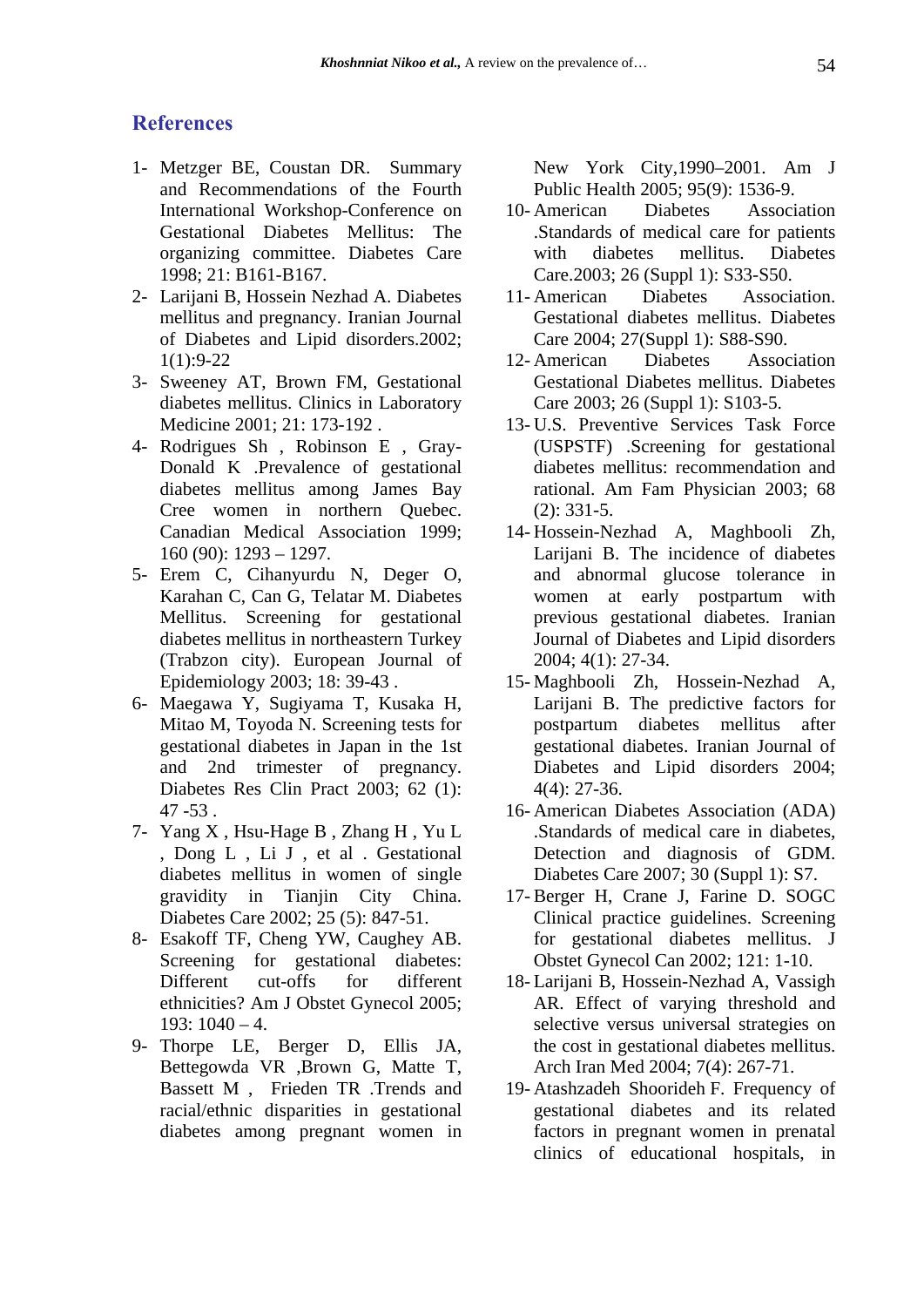Tehran (Oct 2000-March 2002.). Journal of Rafsanjan University of Medical Sciences 2006; 5(3): 175-80.

- 20- Garshasbi E, Khoshnniat Nikoo SM, Abbasian M, Rajabipour B, Fallah N. The prevalence of gestational diabetes: comparison between Carpenter-Coustan and NDDG. Iranian Journal of Diabetes and Lipid disorders 2004; 4(1): 43-9.
- 21- Larijani B, Azizi F, Bastanhagh MH, Pajouhi M, Hossein Nezhad A .The prevalence of gestational diabetes mellitus in young women. Iranian Journal of Endocrinology & Metabolism 2002; 4(1): 23-7.
- 22- Kashani Zadeh N, Laloei A .Evaluation of 50-gr Glucose tolerance test for detection of gestational diabetes in pregnant women without risk factor. Kowsar Medical Journal 2006; 11(2): 205-12.
- 23- Kamali S, Shahnam F, Poormemari MH. Gestational diabetes mellitus diagnosed with a 75-gram oral Glucose tolerance test and adverse pregnancy outcomes. Journal of Zanjan University of Medical Sciences & Health Services 2003; 11(43): 17-23.
- 24- Navaie L, Kimiagar M, Kheirkhahi M, Azizi F. Epidemiology of gestational diabetes in rural area, Tehran province. Journal of The Shaheed Beheshti University of Medical Sciences and Health Services 2002; 26(3): 217-23.
- 25- Asnafi N., Taheri B. Incidence of gestational diabetes mellitus in Babol (North of Iran) (2002-03). Journal of Gorgan University of Medical Sciences 2007; 8(4): 13-17.
- 26- Kashi Z, Borzouei Sh, Akhi A, Moslem izadeh N, Zakeri HR, Mohammadpour Tahmtan RA, Bonafti R, Shahbaz nezhad L. Diagnostic value of fasting plasma glucose (FPG) in screening of gestational diabetes mellitus. Iranian Journal of Diabetes and Lipid disorders 2006; 6(1): 67-72.
- 27- Keshavarz M. Prevalence of gestational diabetes mellitus in Shahrud Township.

Journal of Mazandaran University of Medical Sciences 2004; 13(41): 90-7.

- 28- Seyyed Hashemi M. Evaluation of the prevalence of gestational diabetes mellitus in Fatemiyeh Hospital in Shahrud (2003). Master of Science thesis, Shahrud, Islamic Azad Medical University, Shahrud department, 2004.
- 29- Rahimi G. The prevalence of gestational diabetes in pregnant women referring to Ardabil Health Centers, 2003. Journal of Ardabil University of Medical Sciences & Health Services 2004; 4(13): 32-8.
- 30- Hadaegh F, Kheir Andish M, Rahimi Sh, Tohidi M. Prevalence of gestational diabetes in pregnant women of Bandar Abbas. Iranian Journal of Endocrinology & Metabolism 2004; 6(3): 225-33.
- 31- Karimi F, Nabipour I, Jaafari M, Gholamzadeh F. Selective screening for gestational diabetes mellitus in Bushehr based on a 50-gram glucose challenge test. Iranian Journal of Diabetes and Lipid disorders 2003; 2(1): 45-51.
- 32- Sharifpour D, Sarsaz Yazdi MJ. Evaluation of gestational diabetes mellitus in pregnant women who visited in Yazd obstetrics centers (Afshar, Bahman, Mojibian4, Ghudarz) in 1995. Doctorate thesis. Yazd. Yazd Shaheed Saddughi Medical University, 1995.
- 33- Rezaei Payam N. Evaluation of the prevalence of gestational diabetes mellitus in pregnant women visited in Kermanshah Jamee negar clinics in 2002-2003. Doctorate thesis. Kermanshah .Kermanshah Medical University 2003.
- 34- Khodaei S, Evaluation of the prevalence of gestational diabetes mellitus in 24-28 weeks pregnant women in one of the private clinics in Khorram abad in 2003.Doctorate thesis, Khorram abad, Lorestan Medical University 2003- 2004.
- 35- Tabatabaei A, Fallah Z, Haghighi S, Farmani M, Horri N, Eslamian Z,